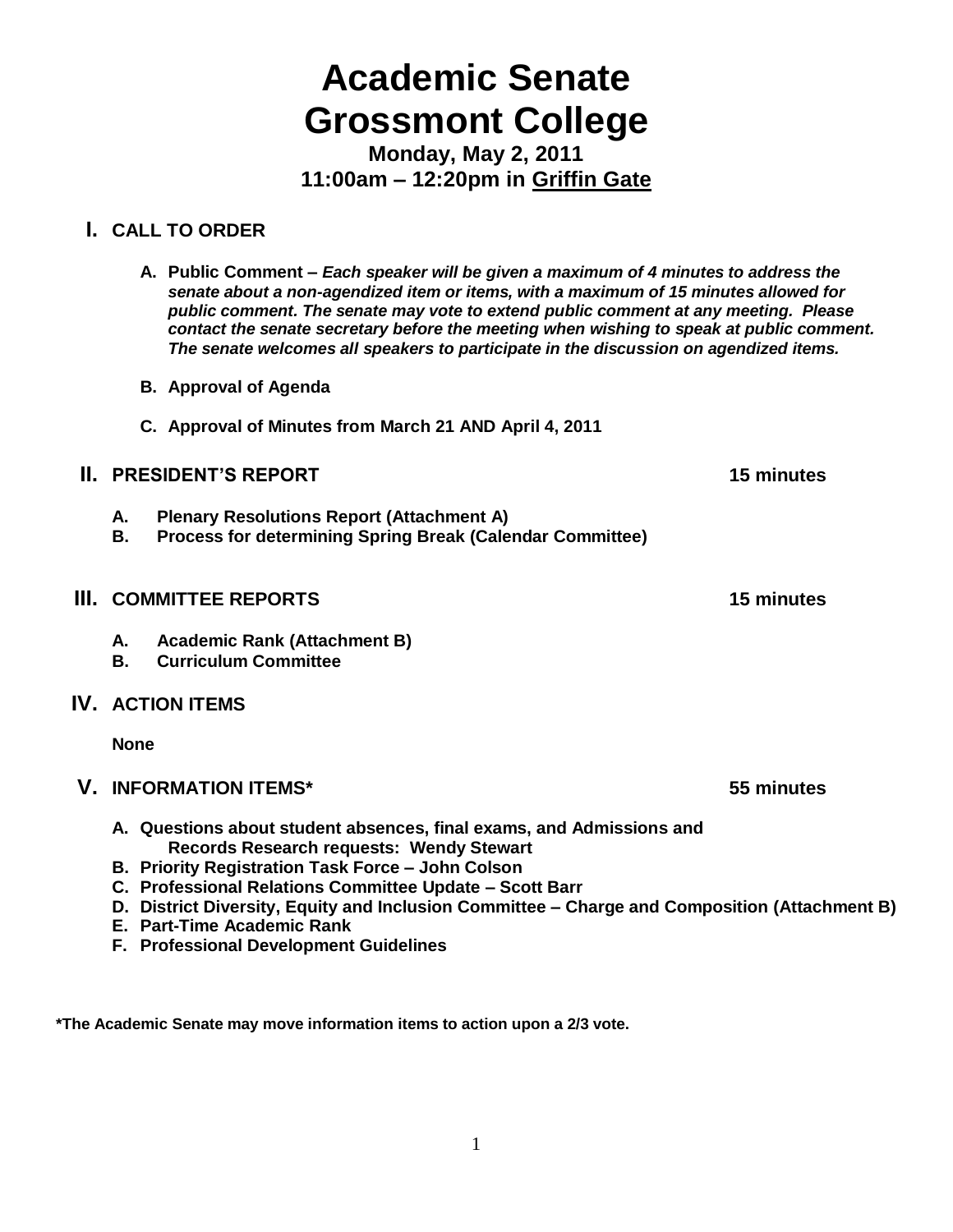## **ATTACHMENT A (5/2/11)**

## *Highlights of Statewide Academic Senate Resolutions April 16, 2011*

- **To Participate in discussions for Metrics and Performance Based Funding (re SB 1143)** and  $\bullet$ modifications should be additive and above base funding
- **Oppose Potential Permanent Elimination of all Categorical Funding:** ASCCCs oppose flexibility regarding expenditures for categorical programs because it degrades local commitments to ensure the success of all students; and that ASCCCs advocate for restoration of full categorical funding to meet the mandates for categorical programs.
- **Community College Fees : ASCCCs** advocate for the lowest possible student fees in order to maintain the greatest possible access for students in California community colleges.
- **The Role of the Legislative Analyst's Office:** remind local senates, administrators, boards, and legislators that the LAO is a nonpartisan fiscal and policy advisor and not a decision-making body and as such does not create state mandates; encourage local senates to critically review the LAO reports and engage in collegial discussions about their recommendations and the potential application to their local college
- **Oppose AB 515 -** and any initiative that would further shift the use of human, physical, technology, or fiscal resources to a fee-based system that provides access only to those who can afford higher fees.
- **3 Motions passed re Cultural Diversity:** Support for LGBT Inclusive Curricula and Anti-bullying Efforts; *Access and Equity for all Students -* allowing students to voluntarily report their sexual orientation and gender identity on college and district forms; and encourage local colleges to participate in the LGBT-Friendly Campus Climate Index.
- **Repeatability motions failed:** to change to Title 5 §55041 to limit repeatability in music, theatre, and dance performance ensemble and production; that eliminates repeatability of physical education courses except for intercollegiate athletics. **Repeatability Passed:** eliminates the category of "activity" courses in Title 5 §55041(c) (2) (B) and defines repeatability for specific disciplines.
- **Conduct Research on Student Success of Community College Athletes.**
- **Create Task Force to Study the 18-Unit Major/Area of Emphasis Requirement for an Associate Degree.**
- **Support and Retention of Intercollegiate Athletic Programs.**
- **Democracy Commitment:** endorse this nationwide project to encourage learning democracy and civic engagement of our students.
- **Mandatory Student Success Courses in Associate Degrees for Transfer (SB 1143 Student Success Task Force):** that the issue of mandatory student success courses should be driven by faculty rather than nonfaculty; ASCCCs will explore the potential positive and negative impacts of making student success courses (i.e., those that facilitate the development of skills that foster student success, such as time management and study skills)
- **Oppose the Inclusion of Local and State-mandated CSU Graduation Requirements** (aimed at SDSU)
- **Priority Registration:** explore state and local needs regarding registration priorities.
- **Drop/Withdrawal Policies :** to adopt policies that place withdrawal dates no later than half-way through the course or at another early date in the term to encourage students to commit to a course, but continue to allow students the flexibility to withdraw from classes up to 75% of the way through the academic term due to documented extenuating circumstances.
- **Collecting Drop/Withdrawal Data:** to require that students indicate their reasons for dropping/withdrawing from courses in a manner that guarantees student and faculty privacy and confidentiality.
- **Academic Credit for Veterans and Military Service Members.**
- **Limiting Repetitions and "Ws":** review placement processes, establish prerequisites, revisit probation and disqualification processes, redesign curriculum, and develop strategies to increase student success once a further limitation to repetition and withdrawal becomes effective; and that the ASCCCs recommend that colleges inform students of any new consequences of earning a substandard grade or "W" on their transcript as soon as possible.

**DISCIPLINES LIST**

**Health** (passed) **Art History** (passed) **Sustainability (**not forwarded**) Accounting** (passed) **Military Studies** (passed) **Peace Studies (**not forwarded**) Classics** (passed) **Theater Arts** (passed) **Futures Studies (**not forwarded**)**